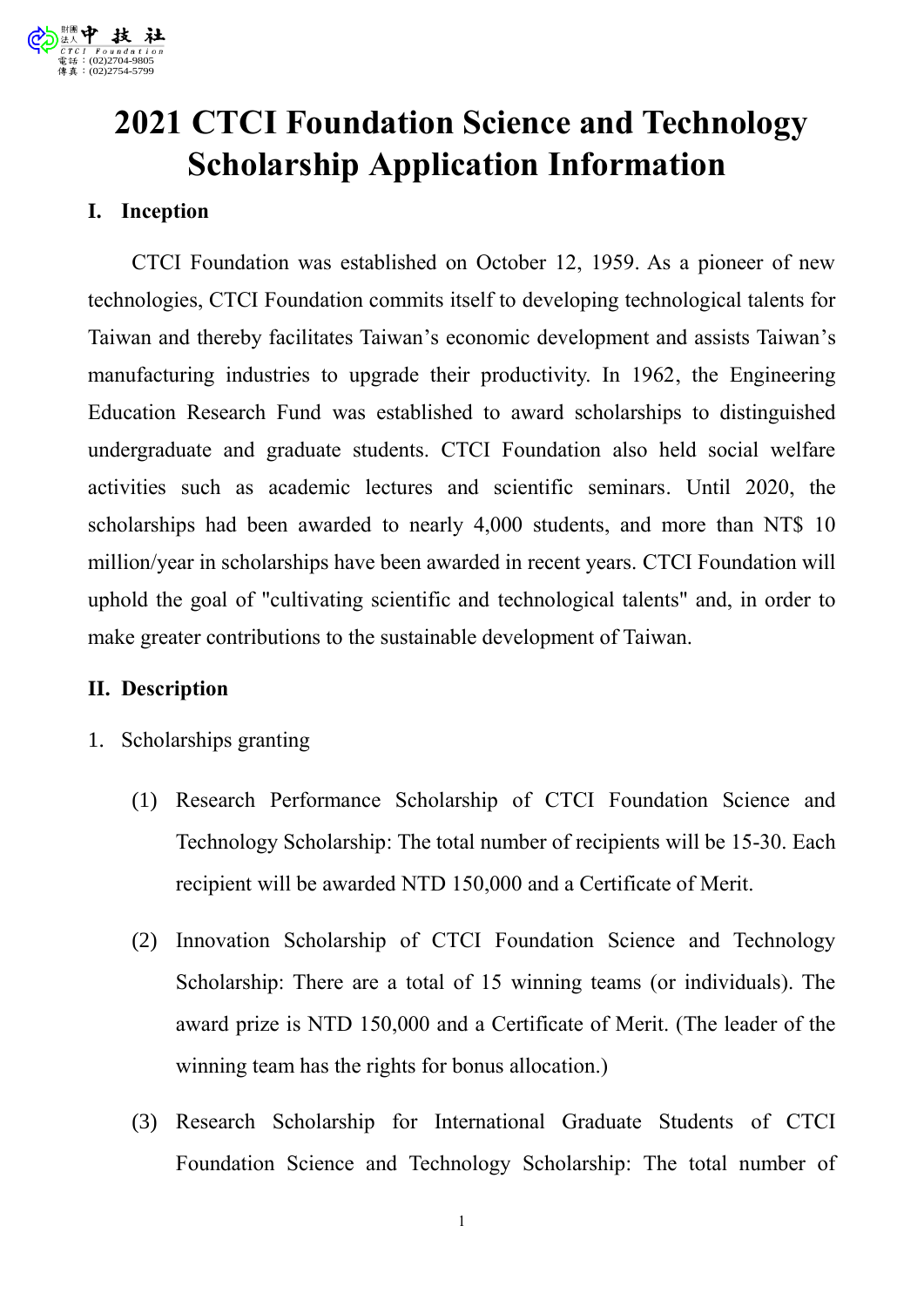recipients will be 15-25. Each recipient will be awarded NTD 150,000 and a Certificate of Merit.

- (4) Financial Aid for International Graduate Students of CTCI Foundation Science and Technology Scholarship: The total number of recipients will be 10-20. Each recipient will be awarded NTD 100,000.
- 2. Eligibility
	- (1) Research Scholarship of CTCI Foundation Science and Technology Scholarship:

Graduate students currently enrolled in the doctoral courses (second year or above); 8 universities (National Taiwan University, National Tsing-Hua University, National Cheng-Kung University, National Yang Ming Chiao Tung University, National Taiwan Normal University, National Central University, National Taiwan University of Science and Technology, National Taipei University of Technology); 104 designated departments of science and engineering related fields are eligible to apply.

(2) Innovation Scholarship of CTCI Foundation Science and Technology Scholarship:

Students from the third-year (or above) and master's classes of universities/colleges approved by the Ministry of Education can apply individually or in groups. Team members may come from different departments but not from different schools.

(3) Research Scholarship for International Graduate Students of CTCI Foundation Science and Technology Scholarship:

Oversea Graduate students currently enrolled in master or doctoral courses; 8 universities (National Taiwan University, National Tsing-Hua University, National Cheng-Kung University, National Yang Ming Chiao Tung